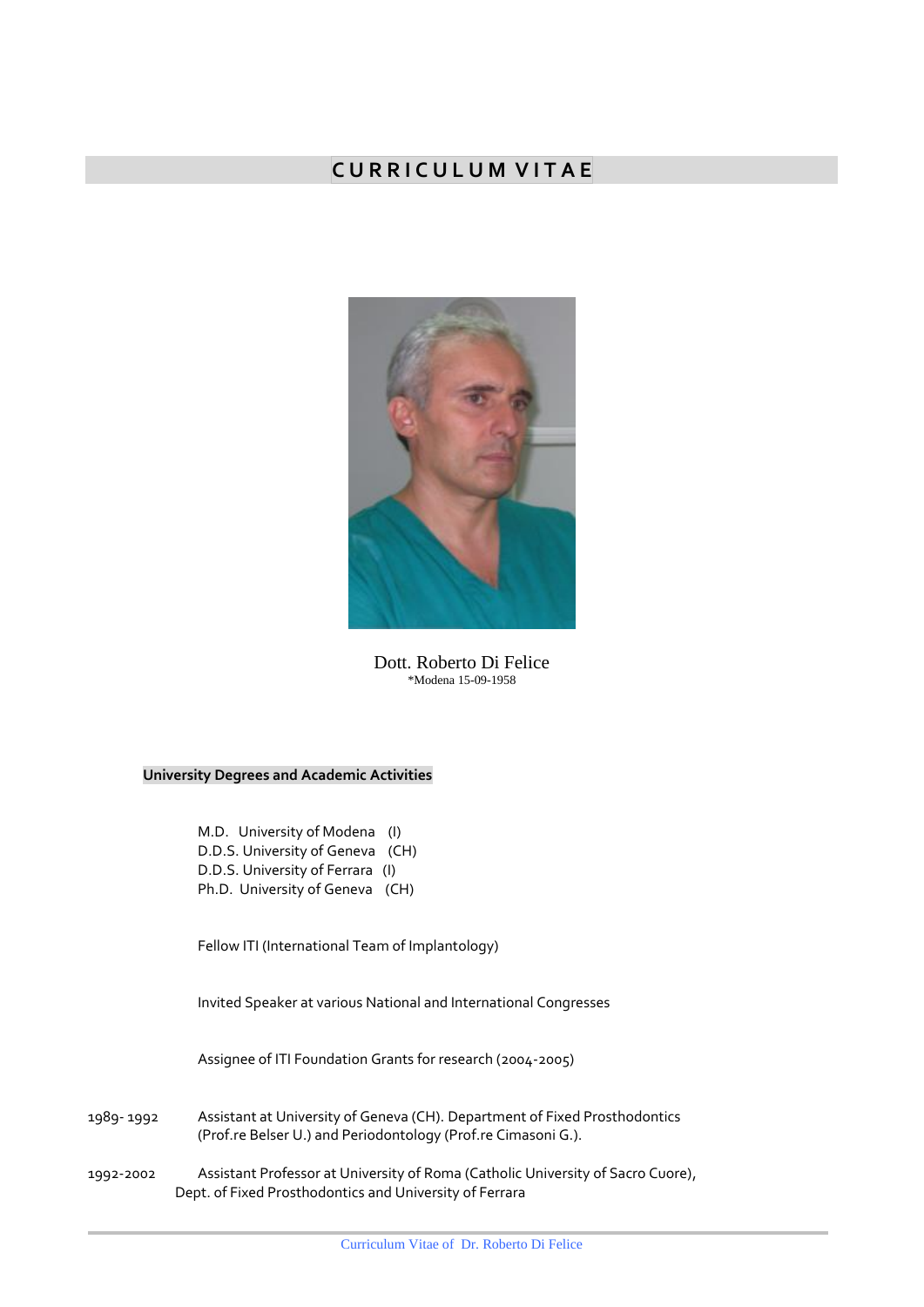2003/2012 Invited Speaker at University of Aquila (Italia)

dal 2010 ITI FELLOW (International Team Implantology) Responsabile formazione impianti dentali Regione Marche per ITI (Basel CH) ,

### **Current List of Publications**

Barone A, Toti P, Quaranta A., Cucchi A., Jose L. Calvo-Giraudo, Negri B., Di Felice R., Covani U.

Volumetric analysis of remodelling pattern after ridge preservation comparing use of two types of xenigrafts. A multicentre randomized clinical trial.

Clin. Oral. Implant. Res. 00 2015 , 1- 11

PLoS One. 2014; 9(6) Jun 30, 2014.

## **The Novel Role of HtrA1 in Gingivitis, Chronic and Aggressive Periodontitis**

[Teresa Lorenzi,](http://www.ncbi.nlm.nih.gov/pubmed/?term=Lorenzi%20T%255Bauth%255D) [Elena Annabel Niţulescu,](http://www.ncbi.nlm.nih.gov/pubmed/?term=Ni%2526%2523x00163%253Bulescu%20EA%255Bauth%255D) [Antonio Zizzi,](http://www.ncbi.nlm.nih.gov/pubmed/?term=Zizzi%20A%255Bauth%255D) [Maria Lorenzi,](http://www.ncbi.nlm.nih.gov/pubmed/?term=Lorenzi%20M%255Bauth%255D) [Francesca Paolinelli,](http://www.ncbi.nlm.nih.gov/pubmed/?term=Paolinelli%20F%255Bauth%255D) [Simone Domenico](http://www.ncbi.nlm.nih.gov/pubmed/?term=Aspriello%20SD%255Bauth%255D)  [Aspriello,](http://www.ncbi.nlm.nih.gov/pubmed/?term=Aspriello%20SD%255Bauth%255D) [Monica Baniţă,](http://www.ncbi.nlm.nih.gov/pubmed/?term=Bani%2526%2523x00163%253B%2526%2523x00103%253B%20M%255Bauth%255D) [Ştefania Crăiţoiu,](http://www.ncbi.nlm.nih.gov/pubmed/?term=Cr%2526%2523x00103%253Bi%2526%2523x00163%253Boiu%20%2526%2523x0015e%253B%255Bauth%255D) [Gaia Goteri,](http://www.ncbi.nlm.nih.gov/pubmed/?term=Goteri%20G%255Bauth%255D) [Giorgio Barbatelli,](http://www.ncbi.nlm.nih.gov/pubmed/?term=Barbatelli%20G%255Bauth%255D) [Tommaso Lombardi,](http://www.ncbi.nlm.nih.gov/pubmed/?term=Lombardi%20T%255Bauth%255D) [Roberto Di Felice,](http://www.ncbi.nlm.nih.gov/pubmed/?term=Di%20Felice%20R%255Bauth%255D) [Daniela Marzioni,](http://www.ncbi.nlm.nih.gov/pubmed/?term=Marzioni%20D%255Bauth%255D) [Corrado Rubini,](http://www.ncbi.nlm.nih.gov/pubmed/?term=Rubini%20C%255Bauth%255D) [Mario Castellucci](http://www.ncbi.nlm.nih.gov/pubmed/?term=Castellucci%20M%255Bauth%255D)

[Immediate placement of bone level Sraumann implants: a case series.](http://www.ncbi.nlm.nih.gov/pubmed/21365027)

Di Felice R, D'Amario M, De Dominicis A, Garocchio S, D'Arcangelo C, Giannoni M.

Int J Periodontics Restorative Dent. 2011 Feb;31(1):57-65.

Di Felice R., rappelli G.,Coccia E.,De Dominicis A., Frabboni PC,

"**Stability changes for immediately placed chemically modified surface dental implants"**

COIR VOL 20 SUPPL 4 2009 PG 1012

Garocchio S., Di Felice R. **Rational bases for the use of a new clinical procedure in immediate loading implant rehabilitations: a case report.** The International Journal of Prosthodontics and Restorative Dentistry Int J Periodontics Restorative Dent. 2011

De Dominicis A., Di Felice R., Coccia E., Camaioni E., Rappelli G. **"Coiffes galvaniques et prothèse immediate sur implants"**  Les Cahiers de Prothèse 2007 ;138 :65-69.

Di Felice R., Rappelli G.,Camaioni E., Cattani M., Meyer J:M:, Belser U. **Cementable implant crowns composed of cast superstructure frameworks luted to electroformed primary copings: an in vitro retention study.**  Clin Oral Impl Res *2007 18 (1) 108-113.*

De Dominicis A., Di Felice R., Coccia E., Camaioni E., Rappelli G., **Protesi immediate su impianti, passivata mediante cappe galvaniche: caso clinico** Doctor Os 2006 Set; 17(7):717-722.

Di Felice R., Rappelli G., Lombardi T., Belser U., Saulacic N; **Lateral mandibular ridge expansion with simultaneous implants placement.** Clin Oral Impl Res 2006 Aug Volume 17, Issue 4, Page xvii-cxxiv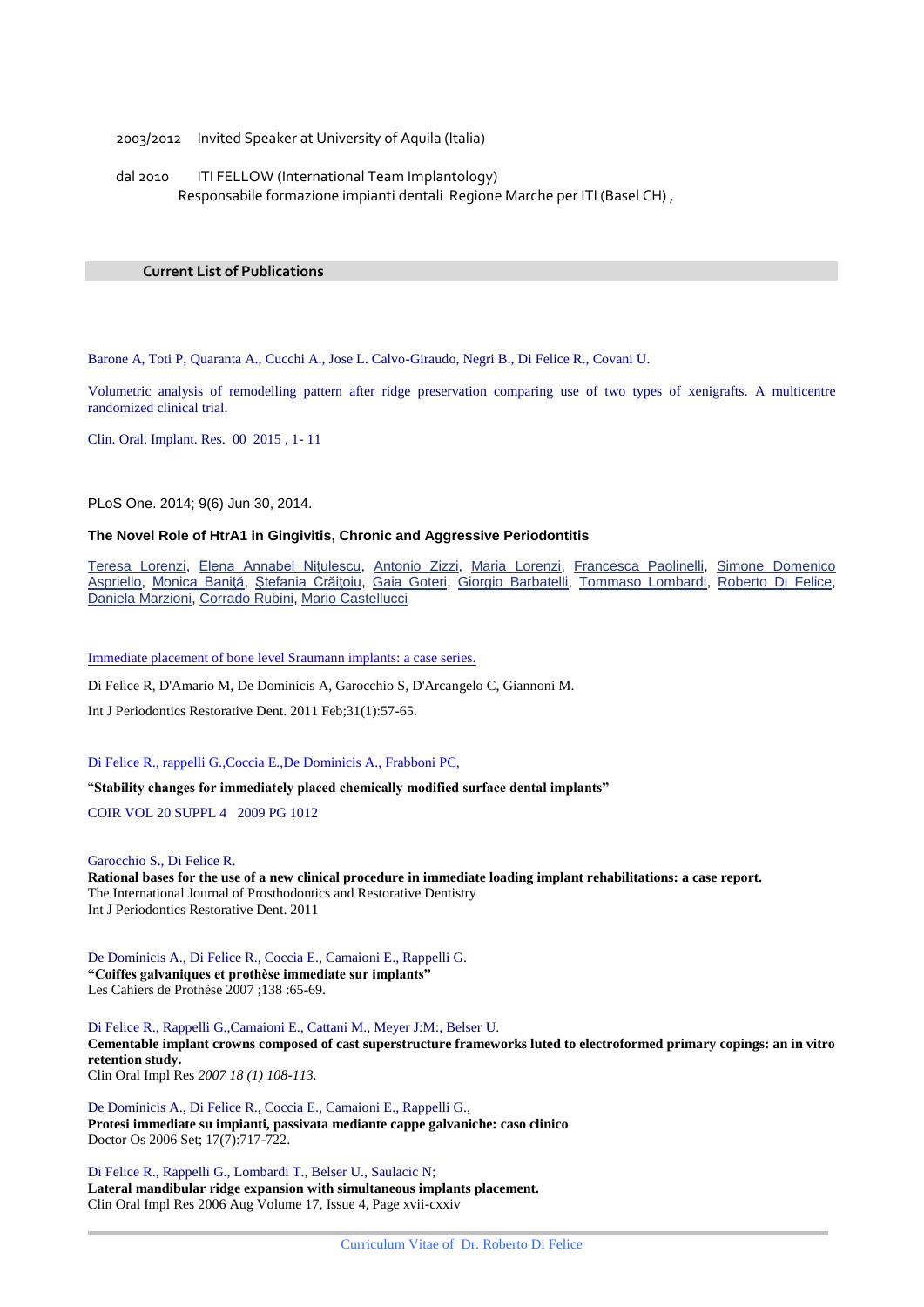#### Rappelli G, Di Felice R, Coccia E, De LIllo A, Grassi RF.;

**Approccio ortodontico-implantare in pazienti con grave riassorbimento radicolare: descrizione di un caso clinico.** *Implantologia* 2005;2:151-157.

Rappelli G, Di Felice R, Coccia E, Scalise L. **"Ritenzione di corone in composito cementate su impianti.** Doctor Os 2007; (supplemento) 18(4):138.

De Dominicis A., Di Felice R.;

**Overdenture su impianti con ancoraggio magnetico** *BIO News n. 3 Luglio 2004*

Camaioni E, Di Felice R, Rappelli G.; **Protesi estetica e complessa con sistematica ITI: soluzione alternativa alla tecnica convenzionale**. *Il nuovo laboratorio odontotecnico 2004;4: 25-34.*

Di Felice R, Scotti R, Belser UC.;

**The influence of the mixing technique on the content of voids in two polyether impression materials.** Schweiz Monatsschr Zahnmed. 2002;112(1):12-6.

Lombardi T, Kuffer R, Di Felice R, Samson J.; **Epithelial odontogenic ghost cell tumour of the mandibular gingiva**. Oral Oncol. 1999 Jul;35(4):439-42.

Di Felice R, Lombardi T.; **Gingival and mandibular bone necrosis caused by a paraformaldehyde containing paste.** Endod Dent Traumatol. 1998 Aug;14(4):196-8.

Di Felice R, Lombardi T.; **Ectopic third molar in the maxillary sinus. Case report.** Aust Dent J. 1995 Aug;40(4):236-7.

Di Felice R, Lombardi T.; **Submandibular sialolithiasis with concurrent sialoadenitis in a child.** J Clin Pediatr Dent. 1995 Fall;20(1):57-9.

Di Felice R, Lombardi T.; **Foliate papillitis occurring in a child: a case report.** Ann Dent. 1993 Winter;52(2):17-8.

Di Felice R, Lombardi T. **Fusion of permanent mandibular molars associated with periodontitis: a case report.** Periodontal Clin Investig. 1993 Fall;15(2):17-8.

Di Felice R, Raffaelli R, Giuliani M, Lombardi T.; **Unusual appearance of mental foramen on panoramic radiograph.** Oral Surg Oral Med Oral Pathol. 1992 Aug;74(2):256

Lombardi T, Samson J, Bernard JP, Di Felice R, Fiore-Donno G, Muhlhauser J, Maggiano N.; **Comparative immunohistochemical analysis between jaw myxoma and mesenchymal cells of tooth germ.** Pathol Res Pract. 1992 Feb;188(1-2):141-4.

Lombardi T, Di Felice R, Samson J.; **Human odontoblasts contain S-100 protein-like immunoreactivity**. Anat Rec. 1992 Feb;232(2):190-3.

Carlino P, Di Felice R, Samson J, Fiore-Donno G.; **Myxoma of the jaws.** Minerva Stomatol. 1991 Oct; 40 (10):665-73.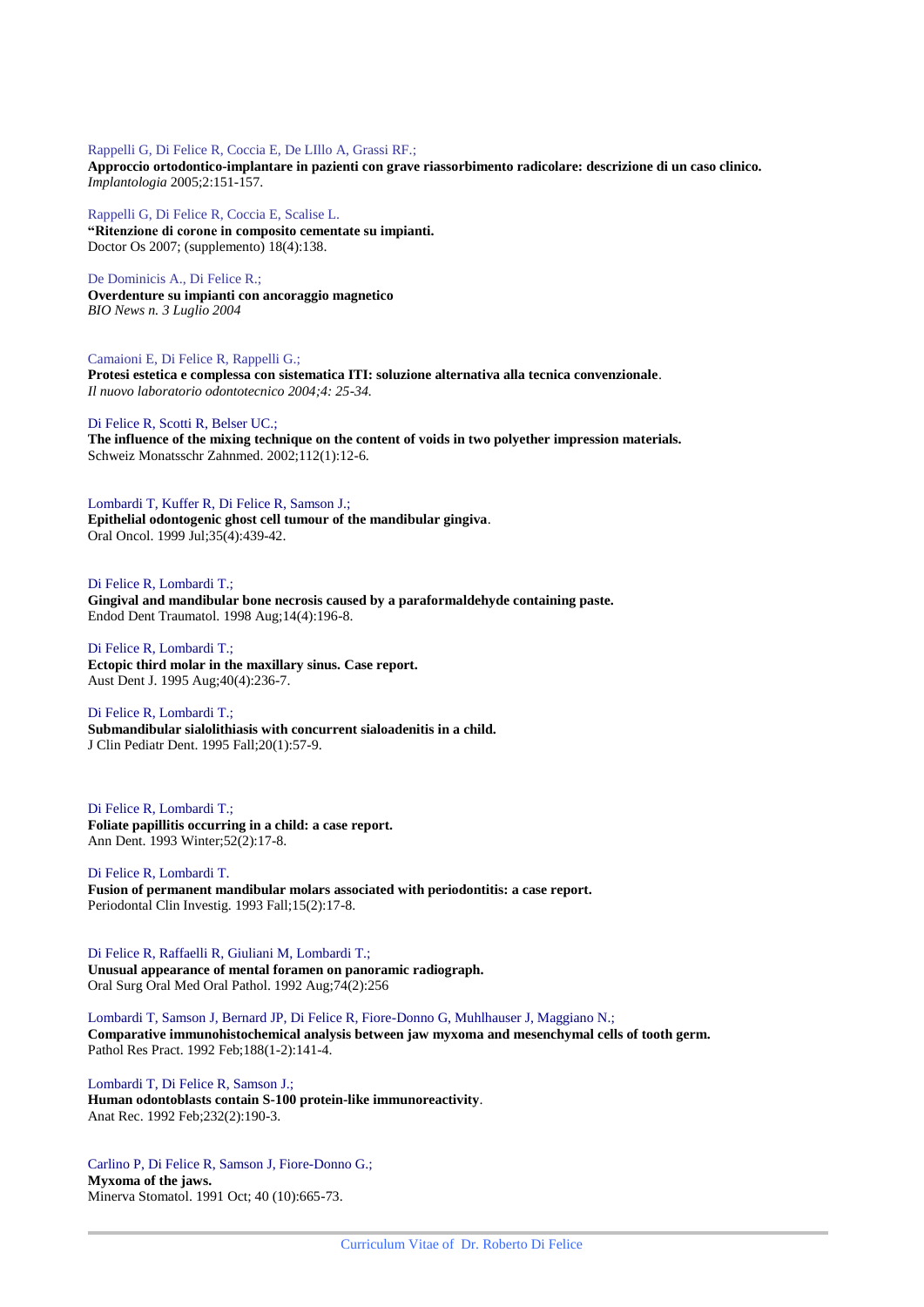Lombardi T, Di Felice R, Muhlhauser J.; **Analysis of pH variation of various calcium hydroxide compounds in vitro.** Bull Group Int Rech Sci Stomatol Odontol. 1991 Sep;34(2):73-8

Di Felice R, Samson J, Carlino P, Giuliani M, Fiore-Donno G.; **Psychogenic oral parestesia.** Rev Odontostomatol (Paris). 1991 May-Jun;20(3):189-94 (French)

Carlino P, Di Felice R, Fiore-Donno G, Samson J.; **Focal epithelial hyperplasia.** Minerva Stomatol. 1991 May;40(5):339-45. Review. Italian. Di Felice R, Carlino P, Tosco E, Samson J, Donno GF.;

Carlino P, Di Felice R, Fiore-Donno G, Samson J.; **Oral pathology of pharmacological origin.** Prog Odontoiatr. 1991 Mar;4(3):29-40.]

Carlino P, Di Felice R, Samson J, Budtz-Jorgensen E, Fiore Donno G.; **Lichen planus. Clinical diagnosis, epidemiology and pathogenesis.** Dent Cadmos. 1991 Feb 28;59(3):34-42.

Lombardi T, Fiore-Donno G, Belser U, Di Felice R.; **Felodipine-induced gingival hyperplasia: A clinical and histological study.** J Oral Pathol Med. 1991 Feb;20(2):89-92.

Lombardi T, Fiore-Donno G, Belser U, Di Felice R.; **Caractérisation histochimique et immunohistochimique de l'hyperplasie gingivale induite par la félodipine.** J.Parodontontol 1992, 11 :1-5

Benedek-Spat E, Di Felice R, Andersen E, Cimasoni G.; **In vitro release of elastase from human blood and gingival crevicular neutrophils.** Arch Oral Biol. 1991;36(7):507-1

Samson J, Carlino P, Di Felice R, Fiore-Donno G.; **Intramandibular inclusions of salivary gland tissue.** Minerva Stomatol. 1990 Jul;39(7):573-85

Giuliani M, Rumi C, Marciani F, Boari A, Rumi G, Di Felice R.; **Amalgam fillings and T-lymphocyte changes.** Bull Group Int Rech Sci Stomatol Odontol. 1990 Jul;33(2):71-6

Giannopoulou C, Di Felice R, Andersen E, Cimasoni G.; **Synthesis of alpha 2-macroglobulin in human gingiva: A study of the concentration of macroglobulin and albumin in gingival fluid and serum.** Arch Oral Biol. 1990;35(1):13-6.

Books

Pasini W., Haynal A. E.; Di Felice Roberto : **Manuel de psychologie odontologique.** Paris : Masson, 1992.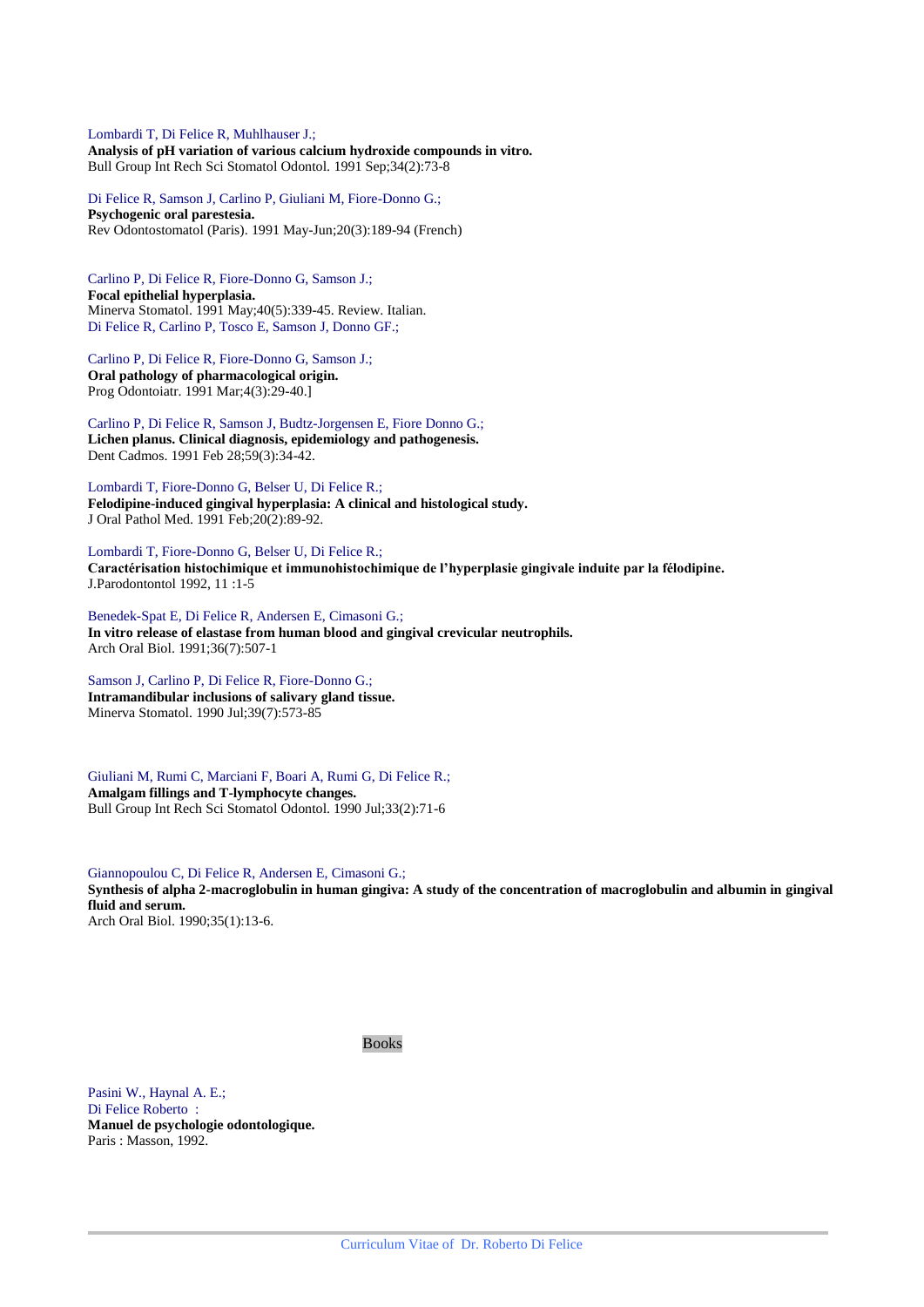## **Poster**

Di Felice R.: Implant stability : a clinical study EAO MUNICH 2009

#### Lombardi T., Kuffer R., Di Felice R.:

Hyaline ring granuloma (pulse granuloma). European Congress of Patholology, Barcelona (Spain) 1999. Virchows Arch 1999,435:257

Di Felice R.Lombardi T., Kuffer R.,Samson J.: Flunarizine-induced gingival hyperplasia? Europerio 4, Berlin (Germany) 19-21 June 2003. J Clin Periodontol 30 (suppl. 4): 95, 2003

Lombardi T., Kuffer R., Di Felice R., Samson J.: Tumeur odontogène à cellules fantomes de la gengive mandibulaire. XVIII' Congrès International des pathologistes de langue française,Lausanne (Suisse) 1997.

Di Felice R., Rappelli G., Lombardi T., Belser U., Saulacic N. Lateral mandibular ridge expansion with simultaneous implants placement. EAO 15Th Annual Scentific meeting,, Zurich 5-7 October 2006

Di Felice R . Retention of cast fremworks luted to intermediate galvanic caps attached on ITI solid abutments. Proceedings of ADM

Academy of Dental Materials Scientific Insights into Dental Ceramics and Photopolymer Networks. Geneva 21-23 Ottobre 2004

#### Di Felice R, Rappelli G, Coccia E, Corso M, Camaioni E, Cattani M.

"Retentive strength of single crowns luted to ITI solid abutment".

Proceedings of IADR-CED Congress. Amsterdam, The Netherlands, 14-17 September 2005.

Di Felice R, Rappelli G, Cattani M, Coccia E, Scalise L, Pallotto L, Cannella F. "Composite crowns luted with different systems: a retention study". Proceedings of Meeting of the Continental European Division (CED) and the Scandinavian Division (NOF) of the IADR (International Association of Dental Research). Dublin 13-17 September 2006.

Di Felice R, Rappelli G, Lombardi T, Belser UC, Saulacic N. "Lateral mandibular ridge expansion with simultaneous implants placement". EAO (European Association for Osseointegration) 15° Annual Scientific Meeting. Zurigo 5-7 Ottobtre 2006

Rappelli G, Coccia E, Di Felice R, Procaccini M. "Retentive study on fiber reinforced composite crowns luted to abutment implants". XXVI Congresso Internazionale AIOP (Accademia Italiana Odontoiatria Protesica). Bologna 22-24 Novembre 2007.

Rappelli G, Coccia E, Di Felice R, Procaccini M. "Retentive study on fiber reinforced composite crowns luted to abutment implants". Atti del Collegio dei Docenti di Odontoiatria-I Expo di Autunno. Milano 30 Nov-1 Dic 2007.